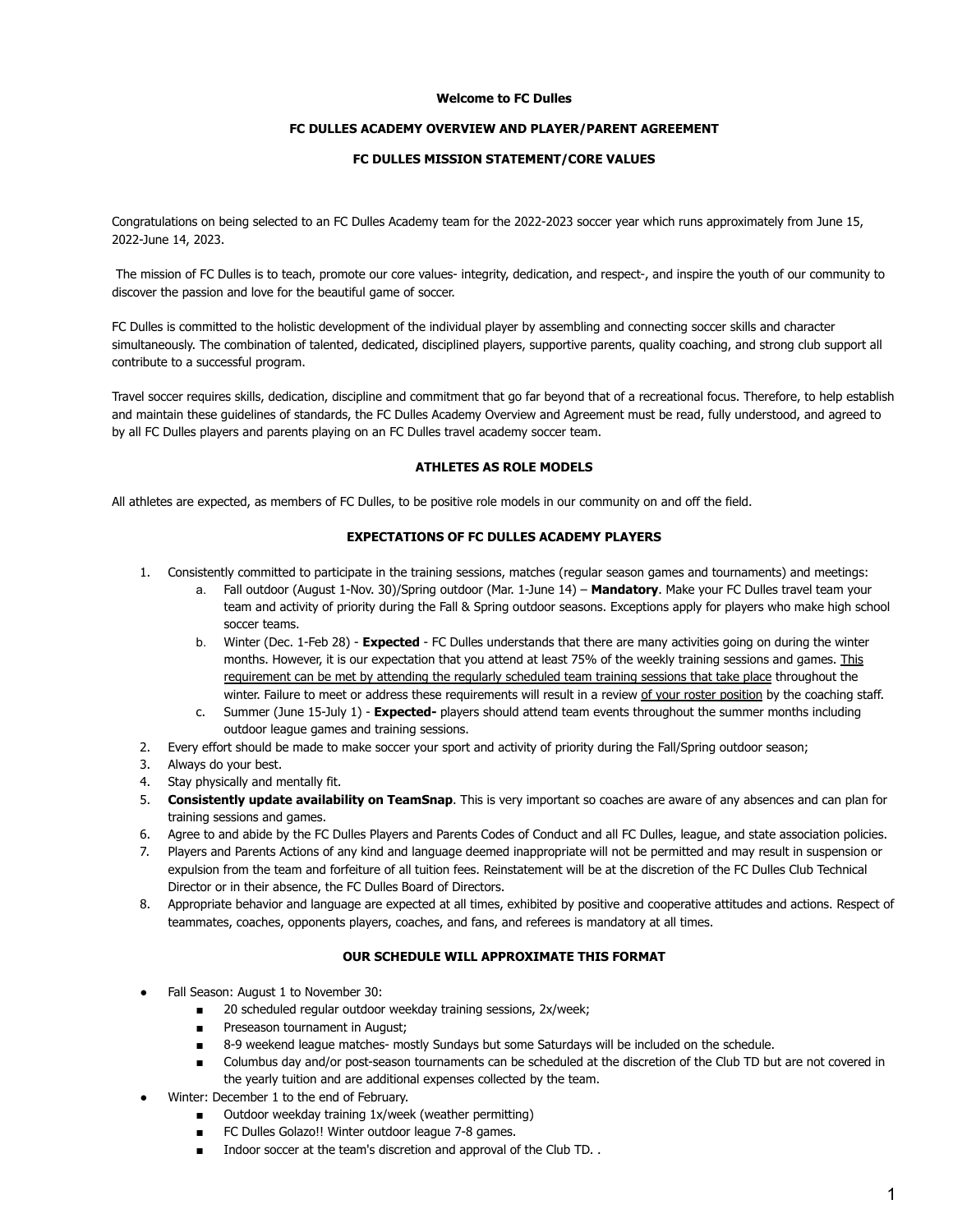- Spring Season: March 1 to June 14:
	- Preseason tournament;
	- 20 scheduled regular outdoor weekday training sessions: 2x/week,
	- 8-9 weekend league matches- mostly Sundays but some Saturdays will be included on the schedule.
	- Late season or post season tournaments are extra and collected by the team.
- Summer: June 15 through August 1
	- FC Dulles Golazo!! Summer League (5-6 games)
	- Agility & Coordination training 1x/week in July
	- Informal training and scrimmages

FC Dulles expects 100% commitment to the tournament schedule unless there are extraordinary circumstances.

There are approximately 30-35 outdoor matches scheduled between league play, tournament play, and friendly matches.

### **THE FC DULLES COMMITMENT TO YOU:**

### **OUR COMMITMENT TO YOU:**

- 1. Prepare and provide theme based progression-style training sessions based on the **US Soccer Player [Development](https://fcdulles.demosphere-secure.com/_files/20171018%20ENG%20October%202017%20PDI%2Ccompressed.pdf) Initiatives,** the US Soccer Grassroots Development Framework (**[4](https://fcdulles.demosphere-secure.com/_files/about-us/the-fcd-way-core-programs/4%20v%204%20%20Framework_20210512_0001%20(1).pdf) v 4**, **[7](https://fcdulles.demosphere-secure.com/_files/about-us/the-fcd-way-core-programs/us-soccer-grassroots-7v7-player-development-framework.pdf) v 7**, **[9](https://fcdulles.demosphere-secure.com/_files/about-us/the-fcd-way-core-programs/9%20v%209%20%20Framework_20210512_0001.pdf) v 9**, & **[11](https://fcdulles.demosphere-secure.com/_files/about-us/the-fcd-way-core-programs/us-soccer-grassroots-11v11-player-development-framework.pdf) v 11**)**,** and the Play - Practice - Play practice format. Please read **FIVE THINGS TO KNOW ABOUT [PLAY-PRACTICE-PLAY](https://www.ussoccer.com/stories/2018/02/five-things-to-know-about-playpracticeplay)** for more information**.**;
- 2. Provide an organized approach to training and games.
- 3. Play our part in developing the "whole" individual through the medium of the sport of soccer.
- 4. Provide age-appropriate technical and tactical training.
- 5. FC Dulles is committed to players quality playing time in games. Please keep in mind, playing time in games is determined at the coach's discretion based on the **player's behavior, effort, and attendance at training sessions.** The Club's standard for minimum playing time in games is as follows:
	- a. Ages U9-U10: minimum 45-50% of the game;
	- b. Ages U11-U12: minimum 35-40% of the game;
	- c. Ages U13 & older: minimum 30-35% of the game;
- 6. Encourage an open communications policy.

### **WHAT WE WON'T COMMIT TO:**

- 1. Allow players to play the positions they want at the expense of the team.
- 2. Compromising the greater good of the team or club to satisfy a player/parent.

### **THE FC DULLES PLAYER/PARENT AGREEMENT**

- 1. Abide by all FC Dulles, League, and VYSA policies.
- 2. Accepting the commitment to an FC Dulles travel team is for the entire summer/fall/winter/spring "seasonal year" which runs from approximately June15-June 14 of the following year.
- 3. Pay all FC Dulles tuition fees in full. Should the player/parent fail to be current with FC Dulles tuition payments, accept the player/parent will be placed in bad standing and prohibited from participating in any FC Dulles activities until they are up to date with their payments. Accept that all fees are non-refundable and non-transferable and also accept that late fees will be assessed when player's tuition payments fall thirty (30) past due. Parent/guardian agrees that they have read and agree to the FC Dulles terms and conditions including but not limited to the FC Dulles Financial [Responsibility](https://fcdulles.demosphere-secure.com/_files/important-links/documents/policies/FC%20Dulles%20Financial%20Responsibility%20Policy%20Rev%2C%2003_13_22%20(1).pdf) Policy and FC Dulles [Refund](https://fcdulles.demosphere-secure.com/_files/important-links/documents/refund-policy/Refund%20Policy%203_13_22.pdf) Policy.
- 4. Participate exclusively with FC Dulles for the entire soccer seasonal year and to not participate in any non-sanctioned training session or soccer event for the duration of this agreement without the express written consent of the Club TD.
- 5. Commit to not recruit FC Dulles players to transfer to another soccer organization, another FC Dulles team, or a non-FC Dulles Trainer.
- 6. Accept any parent or player found recruiting FC Dulles players will be suspended for a minimum of one year and may be further disciplined by the FC Dulles Board of Directors. In instances where a parent is directly involved and has more than one player in the Club, the suspension may be extended to include all other family members.
- 7. Accept to pay a \$500 release fee in addition to tuition paid in full should the player seek a release from their team roster during the time period between June 15-June 14. All players are released from their rosters after their last game in June and are free to move at that time. Extenuating circumstances may apply and appeals will be heard by the FC Dulles Board of Directors on a case-by-case basis.
- 8. Support the player in a positive manner.
- 9. Allow the coaches to manage the players and refrain from offering additional instruction during games or practices.
- 10. Accept that the player will play in a variety of positions at the coach's discretion.
- 11. Avoid criticizing players, teammates, coaches, organizations, or opponents in general and particularly in public.
- 12. Respect the need for a cooling-off period immediately after games and not attempt to offer critiques to coaches until sufficient time (at least 24 hours) has passed. All critiques will be approached in an adult, positive way and not occur in front of youth players.
- 13. Ensure that the player refrains from using foul language, alcohol, drugs, or nicotine.
- 14. Treat all players, opponents, parents, team officials, referees, and coaches with courtesy, respect, and good sportsmanship.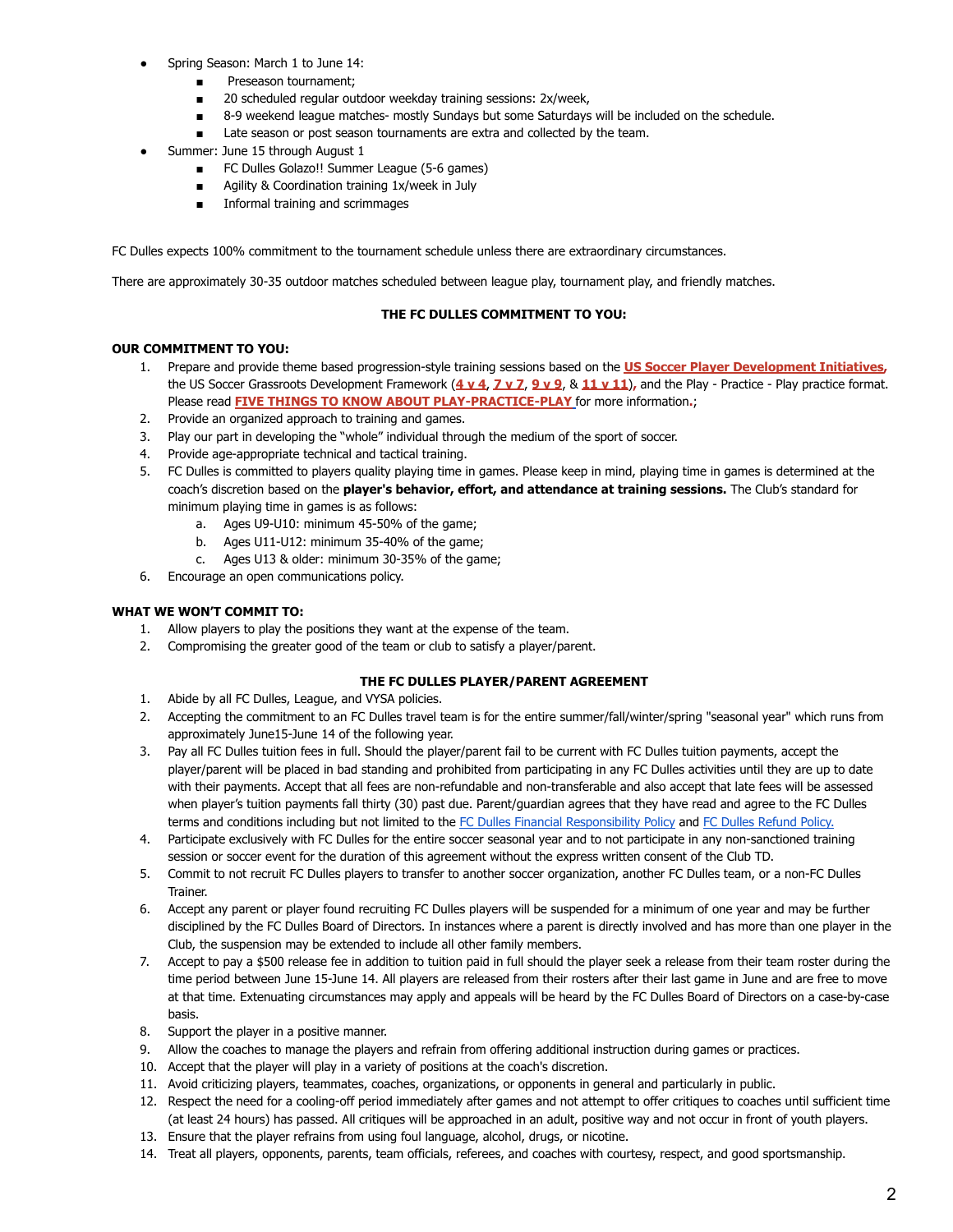- 15. Accept that the Club TD reserves the right to move players between Academy teams.
- 16. Provide transportation to and from all soccer events and ensure the player is prompt in arrival and departure.
- 17. Ensure that the player is properly equipped for participation in all soccer activities.
- 18. Support FC Dulles fundraising activities in ways that help make the activities a success.
- 19. Agree to the use of photos, films, videos, or sketches taken of the player or other family members during an FC Dulles activity for publicity, advertising, promotional, and/or educational purposes including, but not limited to: press releases, publications, videos and publication to club website, to club social media sites, as well as in joint promotions with FC Dulles marketing partners.

### **PARENT/FAN SUPPORT**

Parents/fans understand their role is to support the athletes and the coaches at all times. Parents shall agree to and abide by the FC Dulles Parent Code of Conduct and all FC Dulles policies.

Parents/fans are not to interfere or undermine, in any way, the play of the game. Parents who "sideline" coach and/or act in an unsportsmanlike manner will be asked to leave the field and risk suspension until the problem is corrected. Further action may be taken if necessary.

# **PARENT VOLUNTEER PARTICIPATION**

FC Dulles is a non-profit organization that relies on volunteers for club operations. Parents are encouraged to volunteer. There are many roles that parents and volunteers have to take on in order for their child's Club and team to be successful. Please be aware that every parent will be asked to volunteer at some point. The Club and/or the team manager will inform you of what volunteer positions are needed.

# **UNIFORMS AND EQUIPMENT**

FC Dulles Academy players/families are responsible for purchasing the required Adidas uniform kit from PJ's Sports in Falls Church. The required kit includes one home and one away jersey, shorts, socks, warm-ups, and backpack. A club-approved Adidas soccer ball (U9-U12: size 4; U13 & older: size 5) is also required at the beginning of the fall season. Players will be required to purchase the FC Dulles training vest pack (2 practice vests) to bring to all training sessions and games. FC Dulles will provide two practice t-shirts to the player. Additional training t-shirts can be purchased from FC Dulles prior to the start of the season in early August.

Players are expected to have a source of water for all training sessions and games, and appropriate soccer-playing equipment, which includes; appropriate soccer footwear for various outdoor surfaces- turf & grass, shin guards, and indoor soccer shoes for winter futsal courts (if played)..

# **THE FC DULLES TUITION**

# **Player Tuition Includes:**

- Training (Fall/Spring seasons):
	- 2x/week for 10 weeks/Fall & Spring season (40 total);
	- Weekday practice times: 1.5-hour slots typically between 5:00 PM-8:30 PM
- Games and league fees:
	- Fall 8-9 league games (competition level at the discretion of the Club TD);
	- Spring 8-9 league games (competition level at the discretion of the Club TD)
- Club Dues (including but limited to):
	- Administrative expenses.
	- Field maintenance fees;
	- Online registration fees;
	- Internet fees;
	- Supplemental insurance;
	- Club TeamSnap account
	- Background checks for all coaches;
	- Trace video subscription
	- Full-time Technical Staff
- Coaches:
	- Academy:
		- Qualified Staff Coach;
		- All FC Dulles coaches must have age-appropriate USSF coaching license;
		- All FC Dulles coaches must be Safe-Sport compliant and pass a criminal background check;
		- All FC Dulles coaches must have concussion training;
- Summer:
	- Summer League-5-6 games in the FC Dulles Golazo!! Summer League
	- 1x/week Agility & Coordination sessions in the June/July timeframe.
	- informal training and scrimmages through the Summer